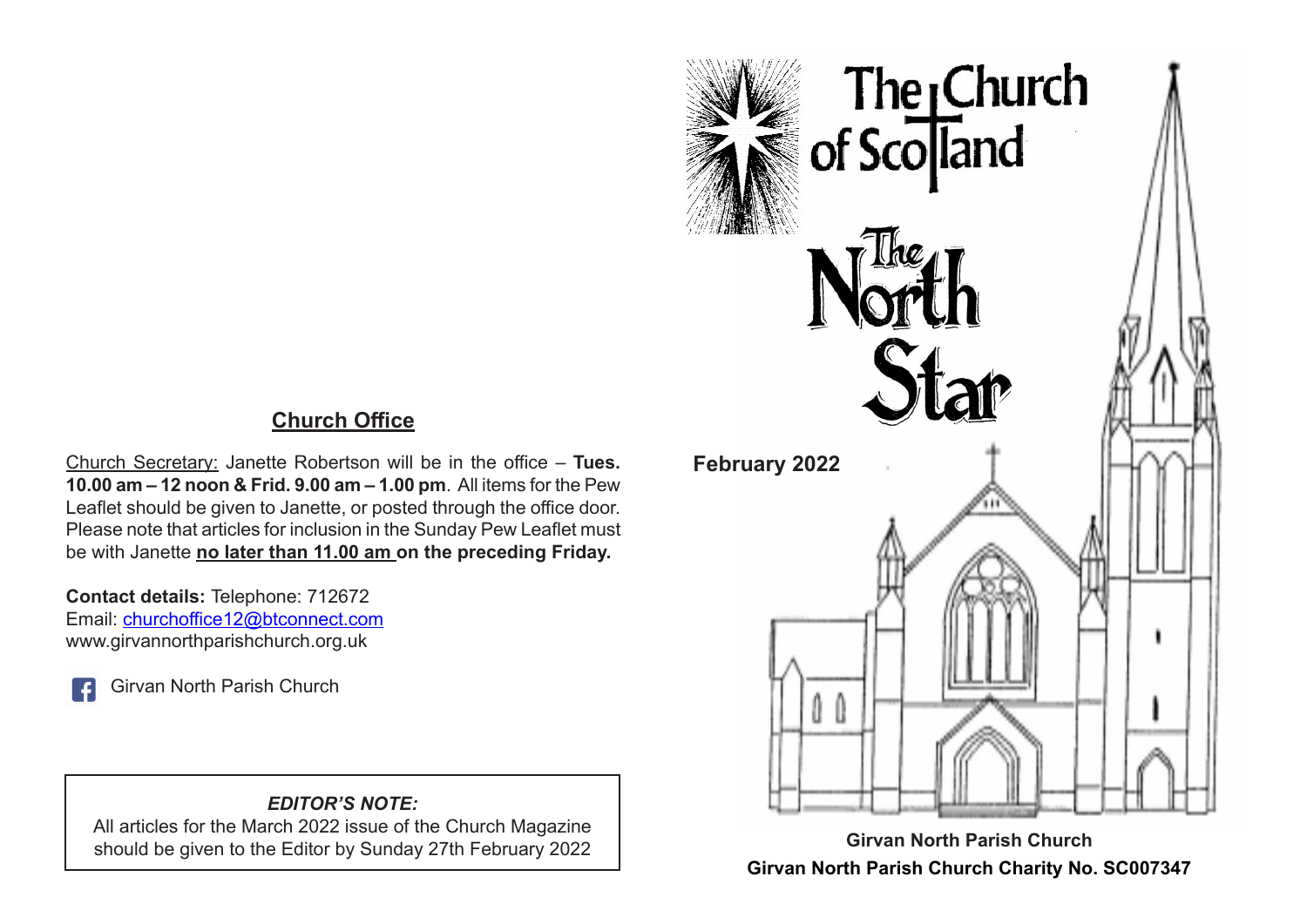# **Time for another Quiz! The answer to each clue is a musical instrument.**

## **Correct answers will be in March North Star.**

| A flower                                   |
|--------------------------------------------|
| Sounds like signs                          |
| Nothing follows a prisoner's room          |
| Cook the books                             |
| May be isosceles or acute                  |
| Useful container for ice cream             |
| Found under the toilet                     |
| Do motorists use this in Paris?            |
| .<br>One way to catch a fish               |
| The tongue                                 |
| Video, tape or cassette                    |
| Proceeds of crime                          |
| "Blimey! English!" exclaimed the Frenchman |
|                                            |

……………………………..

| 14 | One and two hundred in mint           |
|----|---------------------------------------|
| 15 | Can't decide? --Swap 4 for 26         |
| 16 | .<br>Reserve smoking devices          |
| 17 | Cheap blow                            |
| 18 | Sounds untruthful                     |
| 19 | Hidden in urban job!                  |
| 20 | One way to beat your opponent's card! |
| 21 | Anagrams<br><b>MRAIBUTOEN</b>         |
| 22 | <b>PEKINGCELLOS</b>                   |
| 23 | <b>BEDSABLOUS</b>                     |
| 24 | <b>OCRODICAN</b>                      |
| 25 | RYUDHGDRYU                            |
|    |                                       |

# Enjoy!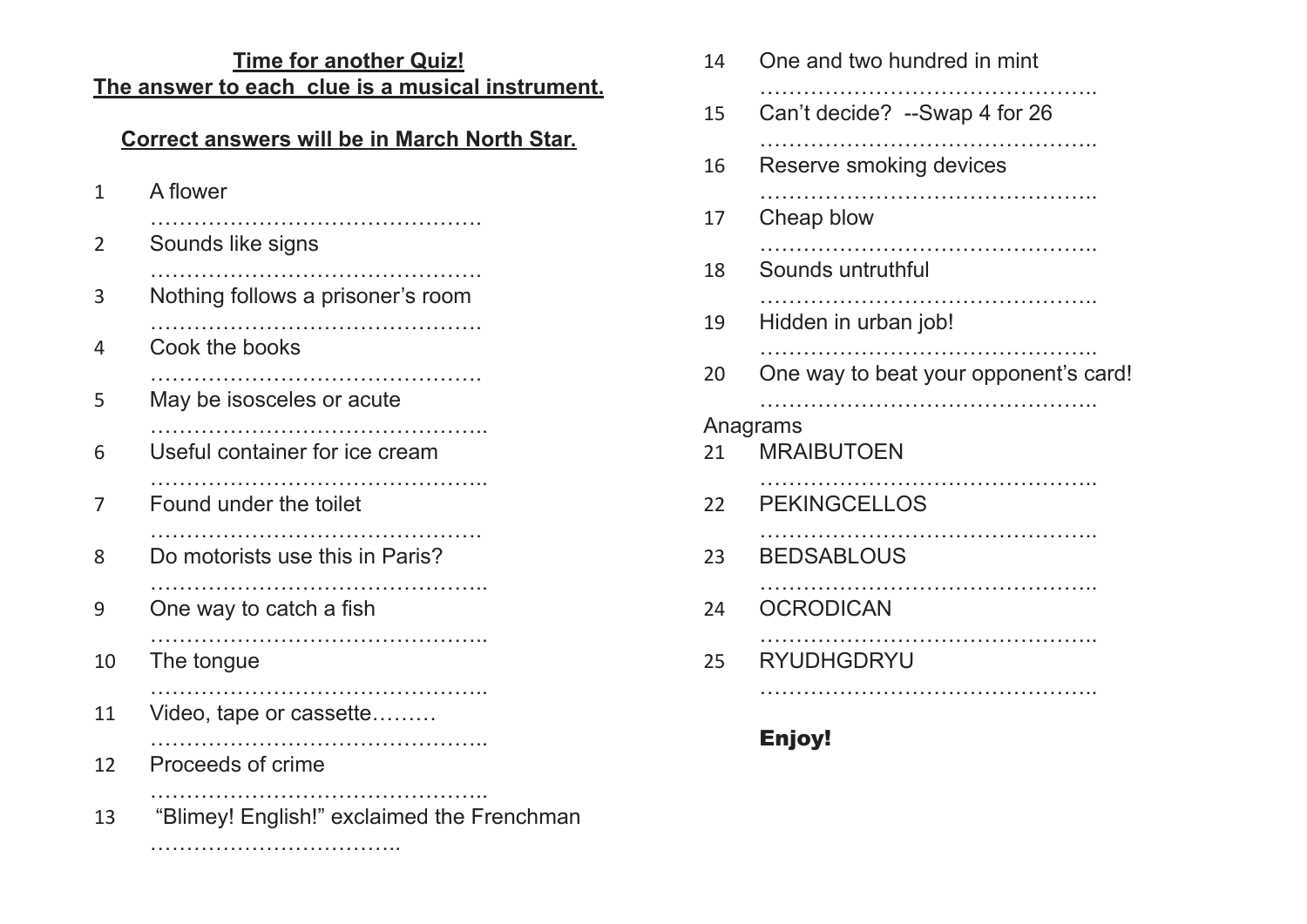#### **February Newsletter for Girvan North.**

### **The Woman at the Well - (John 4:4-26).**

**Dear friends,** Jesus and His disciples were travelling north, from Jerusalem to Galilee, taking the quickest route through Samaria. Jesus was exhausted, and thirsty, and sat by Jacob's Well whilst His disciples visited the village of Sychar, half a mile away, for food. It was midday, the hottest part of the day, and a Samaritan woman visited the well at this strange time, to draw water.

In His meeting with the woman at the well, Jesus broke three Jewish customs. First, He spoke to **a woman**. Second, He spoke to **a Samaritan woman**. Third, He asked the woman to get Him some water using **her** cup, making Him **unclean**. Jesus' behaviour shocked the woman at the well

Jesus then told the woman He could give her the "living water", so she would never thirst again. This "living water" was the eternal life only Jesus could provide. The Samaritan woman did not immediately understand Jesus, believing He could save her returning to the well for more water. Jesus' message was far more profound than that.

Although Jesus and the woman had never met, He still knew she had married five times before, and was now with a man who was not her husband. The woman recognised Him as a prophet and told Him the Samaritans had worshipped on Mount Gerizim, but the Jews had said it should be Jerusalem. Jesus replied, **where** you worship is less important than **how** you worship – "in the Spirit and in truth." Yes, the Jews would be saved, but the Samaritans would soon be saved too. She believed the coming Messiah would explain everything. Jesus said He was already here – she was speaking to Him! The woman thought about the meaning of her meeting with Jesus, as the disciples returned, after our passage concludes. They too would be shocked that Jesus had spoken to a Samaritan woman.

However, this Samaritan woman was spreading the Word that Jesus was the Christ. The disciples would harvest the souls which the prophets and John the Baptist had sown. The Samaritans believed in Jesus not just because they **heard** the Word, but because they had **seen it** themselves. We only have the power of the Gospel message to convince others to be future disciples of Christ. We need to impress everyone with our message of hope.

The Samaritans were a mixed-race people who married the Assyrians in the past. The Jews hated this cultural mixing, the Samaritans having their own bible and their temple of worship on Mount Gerizim. The woman drew water from the well at the hottest part of the day, rather than in the cooler morning, or evening, because she was shunned by the other women for her immorality. Despite this, Jesus accepted her for who she was, and so should we. By furthering His mission to the Samaritans Jesus made it clear He was not just ministering to the Jews. This mission was continued by His disciples once Jesus was gone. It is a lesson to us all to minister to everyone no matter who they are, or what they have done. Although Jesus was rejected by those in power, it was the outcasts that accepted Him as Messiah.

Has much changed today after this pandemic? Those who have lost so much know that they will never lose Jesus Christ. He will never abandon us if we never abandon Him.

Our natural reaction is to judge everyone through our own prejudices, explicitly or implicitly expressed. Sometimes we do not realise we hold these views until it is pointed out by others. Jesus loved everyone no matter their past, and no matter their future. So, we must treat everyone the same, as worthy recipients of this Gospel message of hope.

#### **Best wishes, Glenn.**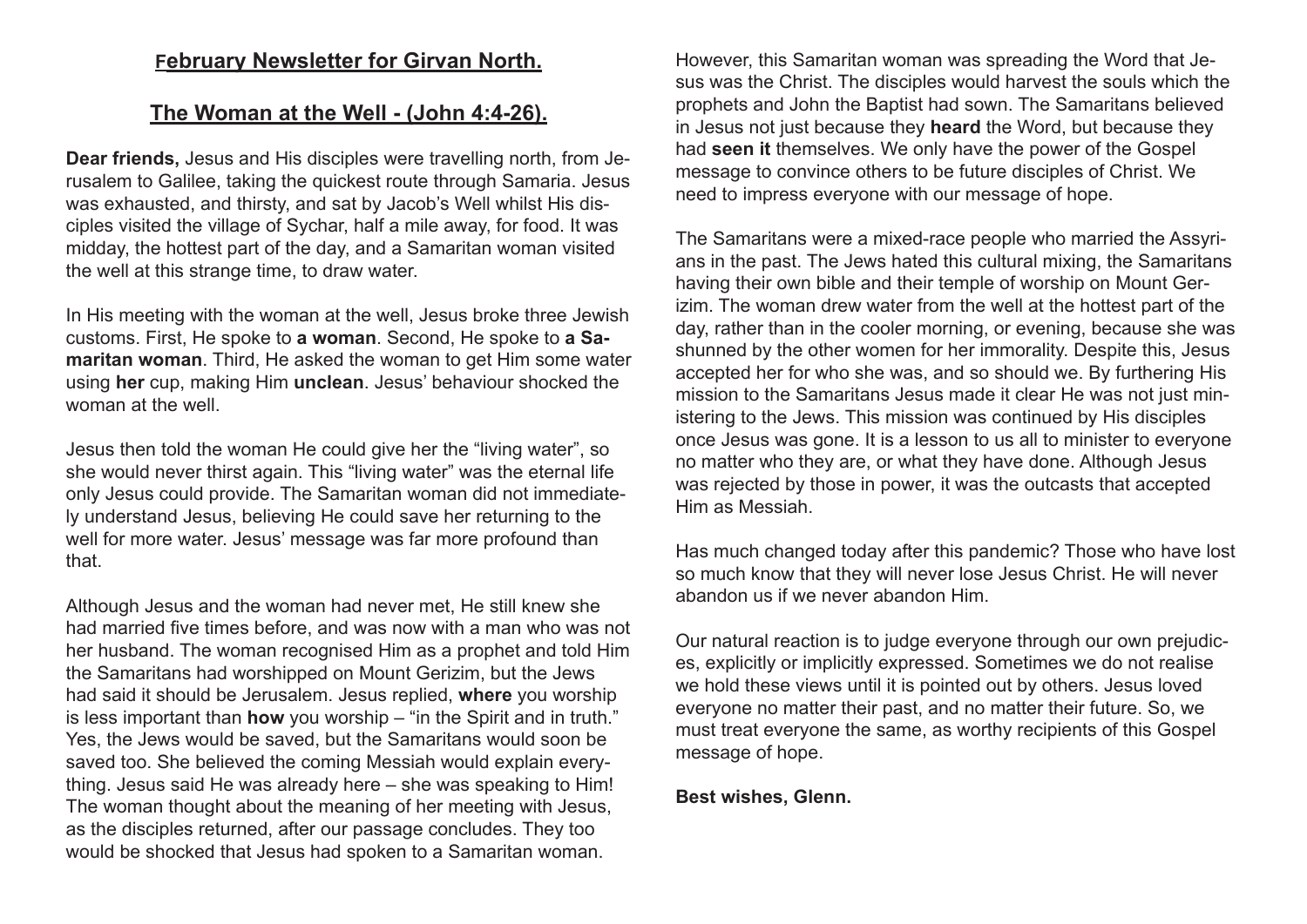#### **Stamps**

Please bring along used stamps and place them in the box in the vestibule at the church building.

They are sent to World Mission at '121' who benefit in the region of £2,000 + per annum.

Please leave about one quarter of an inch around the stamp when you cut it off the envelope.

#### **Computer Inkjet Cartridges**

The Rotary Club of Girvan closed down at the end of 2021. Used inkjet cartridges will now only be collected in aid of the Leprosy Mission Scotland. It needs three particular makes for this purpose. Hewlett Packard (HP), Lexmark and Dell.

The Church will post them off. Please continue handing in the three names makes for all cartridges, into the box at the front door vestibule.

 Many thanks for all cartridges previously given. TLM Scotland play a part in the exceptional work of caring and curing the dreaded disease of leprosy. *Thank You – Norma Logan*

### **Blythswood Care**

The Blythswood Charity Shop in Prestwick has closed, with no guarantee of opening in the area in the near future.

We will no longer be able to collect unwanted or unused donations from the congregation.

This should not affect the Shoe Box Appeal, as a special uplift is made every year.

### **Visually Impaired Group:**

If anyone with a sight impairment would like to come to the Girvan and District Visually Impaired Person's Group, you will be made very welcome. They meet every Thursday between 1pm and 3pm in the Carrick Buildings Learning Centre, in Henrietta Street.

Please contact Mrs Jillian Nelson, the Group's Secretary, if you are interested in coming. (Telephone: 01465 871221)

### **Funny**

Muldoon lived alone in the Irish countryside with only a pet dog for company. One day the dog died, and Muldoon went to the parish priest and asked, "Father, me dog is dead. Could ya' be saying' a mass for the poor creature?"

 Father Patrick replied, "I'm afraid not; we cannot have services for an animal in the church. But there are some Baptists down the lane, and there's no tellin' what they believe. Maybe they'll do something for the creature."

 Muldoon said, "I'll go right away Father. Do ya' think \$5,000 is enough to donate to them for the service?"

 Father Patrick exclaimed, "Sweet Mary, Mother of Jesus! Why did ya' not tell me the dog was Catholic?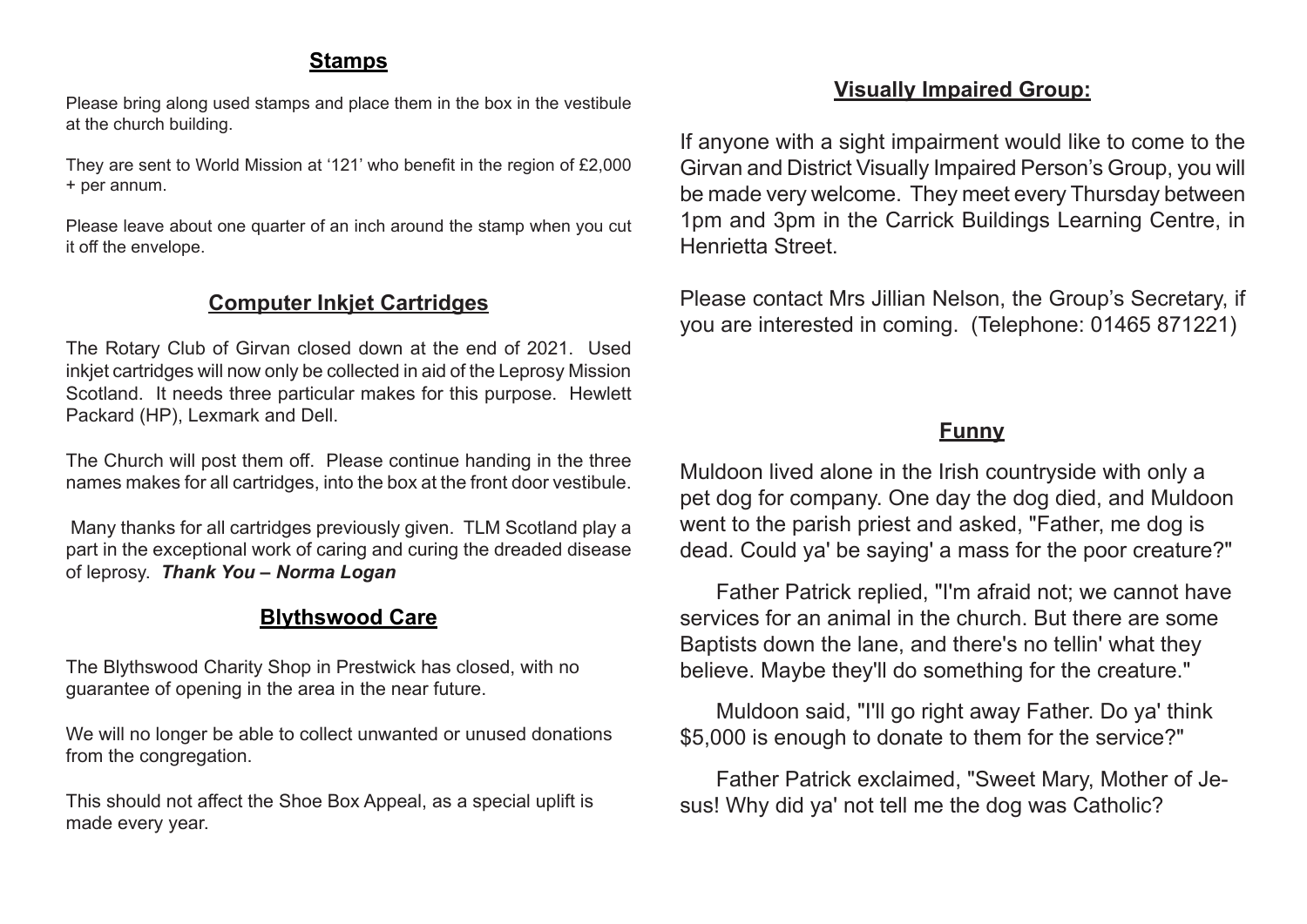#### **Food Bank**

The retiring offering at our joint Girvan North and Girvan South Christmas Eve Service raised £300 for the Food Bank at Milestone Christian Fellowship. Rev Adam Oellermann has acknowledged our donation with this lovely letter.

*"Thank you so much for your donation cheque to the Food Bank from the joint Christmas Eve Service. It was a real blessing and encouragement to be reminded of the support and the prayers of the South and North Parish Churches, especially over a very busy time for the Food Bank. I would be most grateful if you could pass along our warmest thanks to all involved.*

*I am grateful for your thoughtfulness and care in thinking of us. As I am aware of the radical reorganisation of Church of Scotland presbytery and parish structures nationwide, the North Parish and South Parish Churches here in Girvan have been very much in my prayers of late. It is such a joy to know that your thoughts and prayers (and practical actions!) are likewise with us.* 

*We are truly blessed to enjoy such harmony among the churches in Girvan.*

*Every blessing to you and your congregation*

#### **Rev Adam Ollermann**

#### **Treasurer's Report**

Since I became Church Treasurer in July 2019 there have been only 9 months when our church attendances and church offerings have not been affected by lockdowns or Covid restrictions. Throughout all these difficult months, members have supported our church with their offerings and donations. On behalf of the Kirk Session I send our sincere thanks.

As we look forward to a more normal 2022, hopefully we will see many of our members returning to Sunday Services. On Sunday 6<sup>th</sup> February we will have hospitality and fellowship again in the big hall after each Sunday Service. It would also be good to be able to sing without masks and hopefully we will be able to do that soon too. We look forward to welcoming you back in the near future because we have missed you.

#### **Kirk Session**

There will be a Session Meeting on Monday 21<sup>st</sup> February at 7.00 pm in the Lesser Hall.